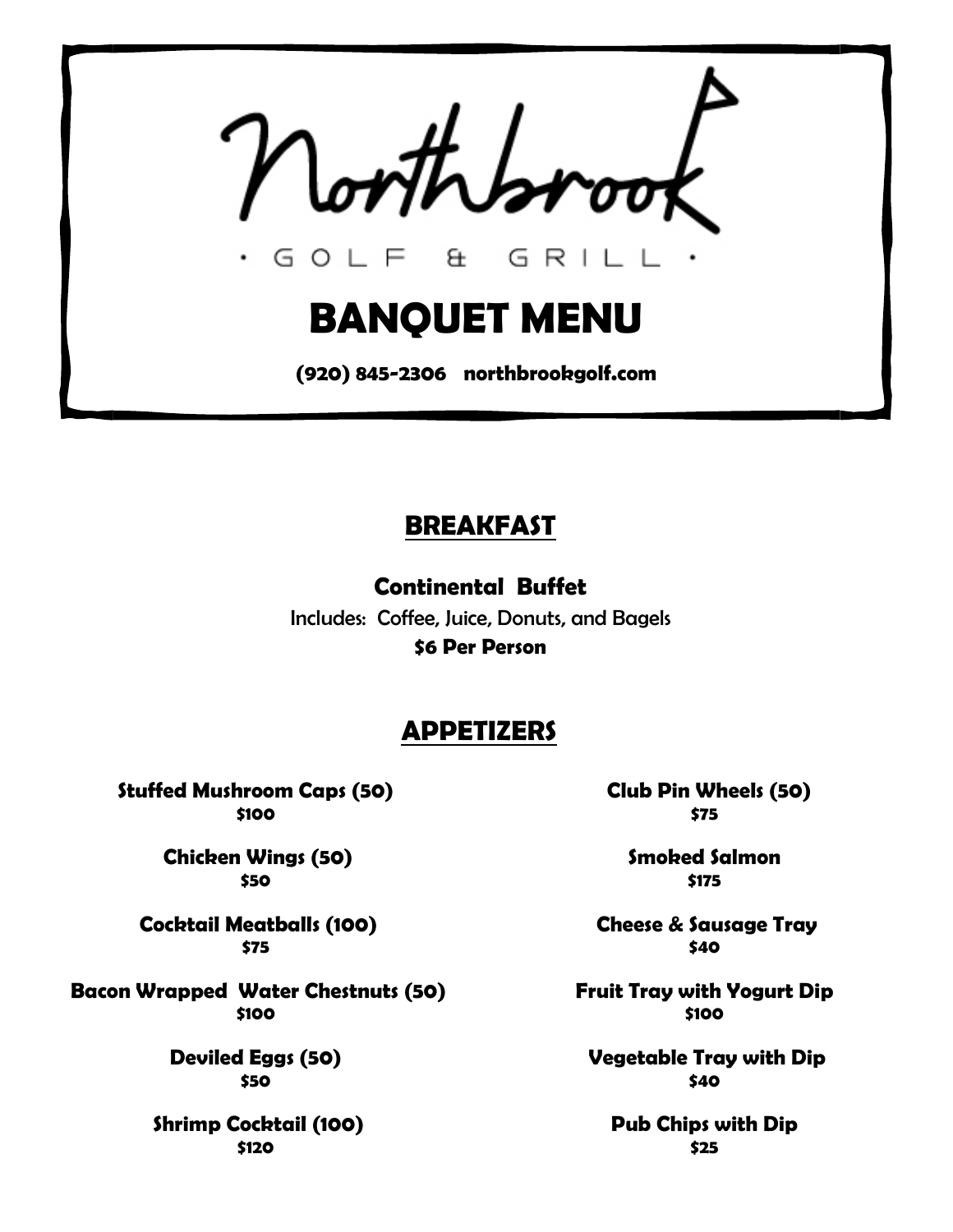

### **PLATED ENTREES**

Chef Vegetable and Choice of Mashed Potatoes, Baked Potato, Twice Baked Less than 50 Guests-3 Choices, More than 50 Guests-2 Choices

#### **Chicken Cordon Bleu**

breaded chicken breast layered with ham, swiss cheese, topped with hollandaise sauce **\$12**

#### **Baked Cod**

filet baked in butter and white wine sauce **\$12**

#### **Breaded Shrimp**

shrimp hand breaded served with cocktail sauce **\$14**

**Open Faced Prime Rib Sandwich**

Slow roasted prime rib with gravy **\$12**

### **WRAPS**

#### **Half Wrap served with Fruit, Pub Chips and Dip**

**Turkey Wrap**

turkey, cheddar cheese, lettuce, tomato, mayo **\$10**

#### **Chicken Bacon Ranch**

grilled chicken, bacon, lettuce, tomato, cheddar cheese, ranch **\$10**

**Club Wrap**

**Ham Wrap** ham, cheddar cheese, lettuce, tomato, mayo **\$10**

> turkey, ham, bacon, cheddar cheese, lettuce, tomato, mayo **\$10**

### **LUNCH BUFFET**

#### **Minimum 25 Guests**

**Deli Bar**

turkey, ham, chicken salad, assorted breads, potato salad, pub chips, coleslaw, condiments **\$12**

#### **Country Cook-Out**

hamburgers and brats, potato salad, coleslaw, pub chips and dip, condiments **\$12**

#### **Mexican**

grilled chicken, ground sirloin, soft tortillas, chips, lettuce, tomato, cheese, sour cream, salsa

**\$12**

#### **Texas BBQ**

pulled pork, variety of BBQ sauces, fresh buns, pub chips and dip, corn, coleslaw **\$12**

**Broasted Chicken** 

broasted chicken, mashed potatoes with gravy, stuffing, vegetable, cole slaw and dinner rolls

**\$12**

### **BOXED LUNCHES**

turkey, ham or chicken wrap with potato chips, cookie

**\$10**